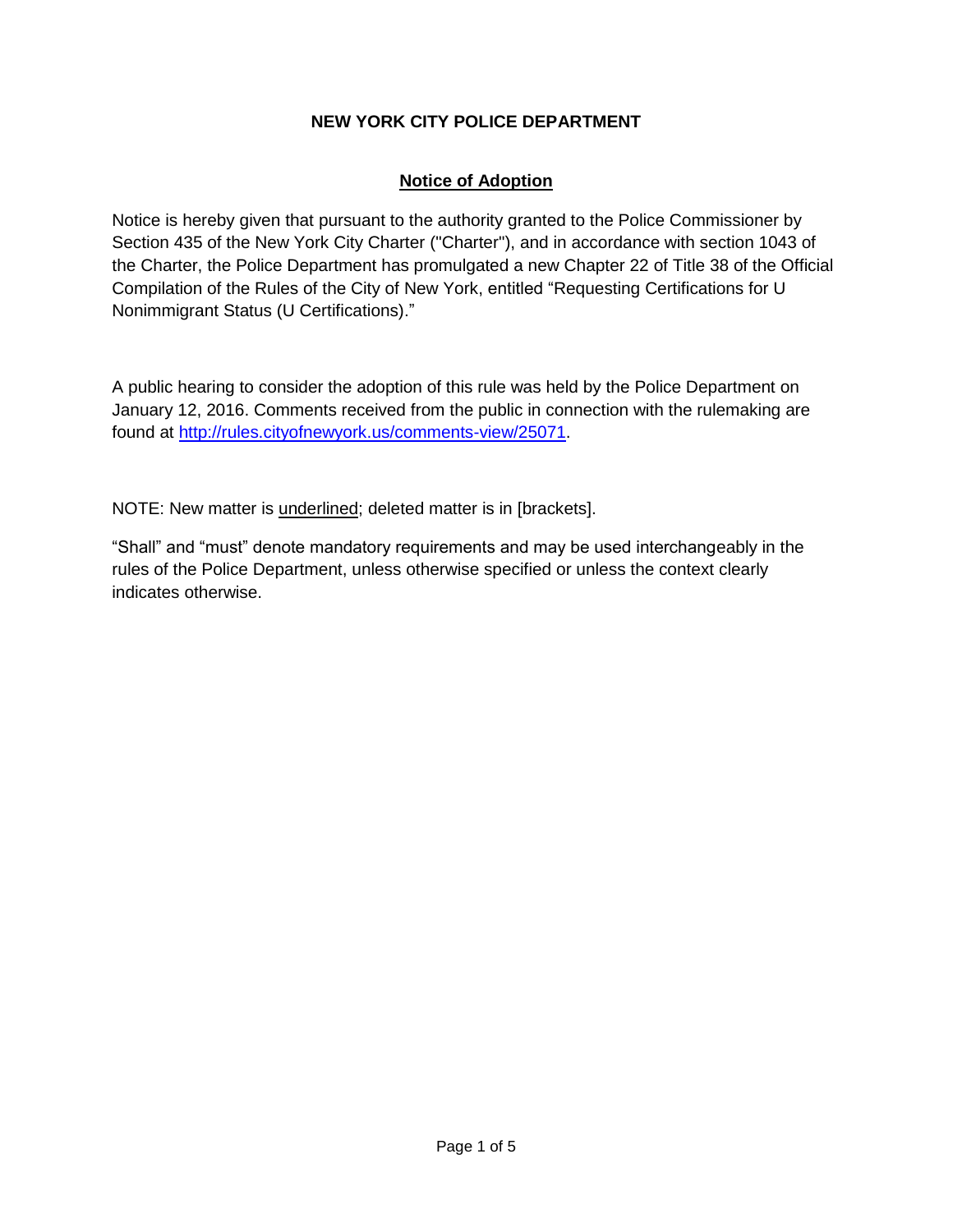Section 1. Title 38 of the Rules of the City of New York is amended by adding a new Chapter 22 to read as follows:

# **CHAPTER 22**

# **REQUESTING CERTIFICATIONS FOR U NONIMMIGRANT STATUS (U CERTIFICATIONS)**

#### **§22-01 Introduction**

In 2000, Congress passed the Victims of Trafficking and Violence Prevention Act to encourage victims regardless of immigration status to report crimes and contribute to investigations and prosecutions and to support law enforcement efforts to investigate and prosecute crimes committed against immigrant victims. The law authorized U nonimmigrant status, which can be sought by immigrant victims of certain crimes who previously assisted, are currently assisting, or are likely to be helpful to law enforcement in the investigation or prosecution of the crime. U nonimmigrant status is issued by the United States Citizenship and Immigration Services ("USCIS"), and once granted it provides these victims with temporary nonimmigrant status so that they can remain in the United States while assisting law enforcement.

To be eligible for U nonimmigrant status, immigrant victims must satisfy several federal statutory requirements, which include a completed law enforcement certification. Immigrant victims may apply for certifications on their own, and the assistance of an attorney is not required. Under the law, local law enforcement agencies, such as the New York City Police Department ("NYPD"), have the discretion to approve or deny a request for certification. Certifications issued by the NYPD are free of charge. The NYPD is committed to serving all communities in the City of New York, especially those vulnerable to victimization, and recognizes the value of completing certifications and supporting immigrant victims of crime who are helpful in investigations or prosecutions.

## **§22-02 Definitions**

"Applicant" means a victim of a qualifying crime who requests U certification, or a person or organization who requests a U certification on behalf of a victim of a qualifying crime.

"Department" means the New York City Police Department.

"Derivative U nonimmigrant status" means a temporary nonimmigrant status of four years or less granted to one or more qualifying family members, as prescribed in 8 U.S.C. § 1101(a)(15)(U)(ii), of a victim who has been granted U nonimmigrant status.

"Qualifying crime" means the categories of crimes prescribed by 8 U.S.C. § 1101(a)(15)(U)(iii) and 8 C.F.R. § 214.14(a)(9).

"U nonimmigrant status" means a four year temporary nonimmigrant status granted to certain victims of qualifying criminal activity, as designated by U.S. Citizenship and Immigration Services (USCIS).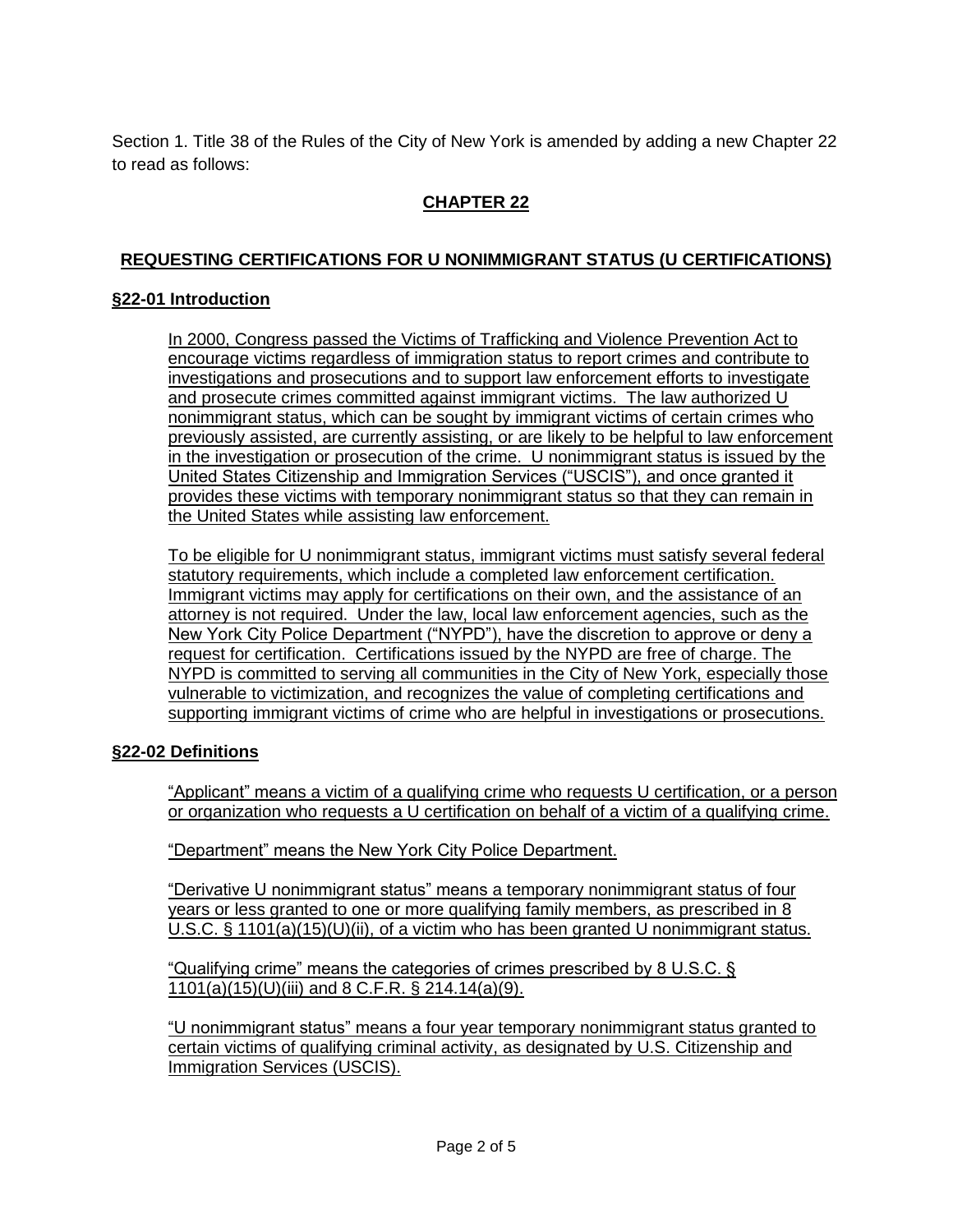"U certification" means USCIS Form I-918, Supplement B, U Nonimmigrant Status Certification, a document that the Department may, at its discretion, complete free of charge for an eligible victim of a qualifying crime who is petitioning USCIS for U nonimmigrant status.

## **§22-03 Request for U certification**

- (a) Letter required. An applicant requesting a U certification from the Department must submit a letter in accordance with the requirements of this section. The applicant must type or clearly print the letter. The letter may be printed in the applicant's preferred language.
- (b) Required information. The letter must:
	- (1) Provide the victim's full name (including any middle names and other names, such as maiden names or nicknames), date of birth, gender, phone number, and address;
	- (2) Describe the qualifying crime(s), including the date(s) and location(s) of the occurrence(s);
	- (3) Specify how the victim has assisted, is assisting, or is likely to be helpful to the Department in the investigation or prosecution of the qualifying crime(s);
	- (4) Designate a return mailing address directing where, and to whom, the Department may send written correspondence related to the request; and
	- (5) If applicable, specify any of the following circumstances:
		- i. The victim is in U.S. Immigration and Custom Enforcement (ICE) custody,
		- ii. The victim is in immigration proceedings for removal or deportation from the United States, and/or
		- iii. One or more qualifying family members of the victim will become, within 3 months of the date of the letter, ineligible for derivative U nonimmigrant status, based on the victim's or the qualifying family member's age..
- (c) Submission. The applicant must submit the letter by mail to the Department's designated U certification office, as prescribed on the Department's website.

## **§22-04 Department Response and Appeals**

- (a) Department response. Within 45 days of receiving a request for U certification, the Department will notify the applicant, in a letter sent to the applicant's designated return mailing address, that: (1) the request is approved or denied, or (2) the request requires more than 45 days of review. If the request is denied, the Department will also notify the applicant of the basis for the denial and the process for appealing the denial ("Department denial letter"). If the request requires more than 45 days of review, the Department will also provide a reasonable estimate of when a determination will be made.
- (b) Appeals.
	- (1) Within 90 days of the date of the Department denial letter, an applicant appealing a denial of a request for a U certification must mail a typed or clearly printed letter to the Department's designated U certification appeals office as specified by the Department denial letter. The applicant's letter must state the basis for appeal and include a copy of the Department denial letter.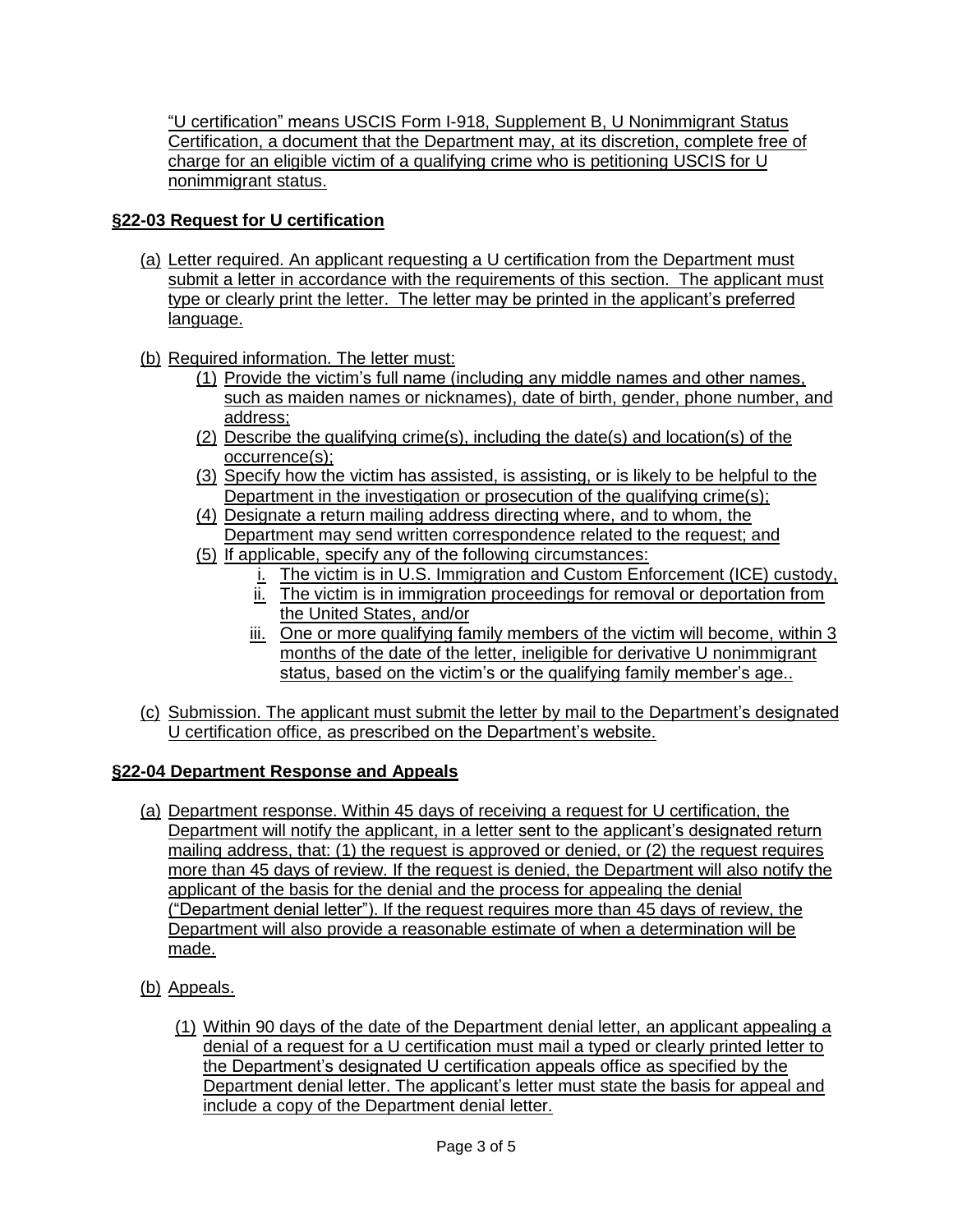(2) Within 90 days of receiving an applicant's letter appealing a denial, the Department will send a letter to the applicant's designated return mailing address notifying the applicant that the appeal:

(i) is rejected and the initial denial is upheld; or

(ii) is granted and the Department will issue a U certification; or

(iii) requires more than 90 days to review, in which case the Department will also provide a reasonable estimate of when a determination will be made.